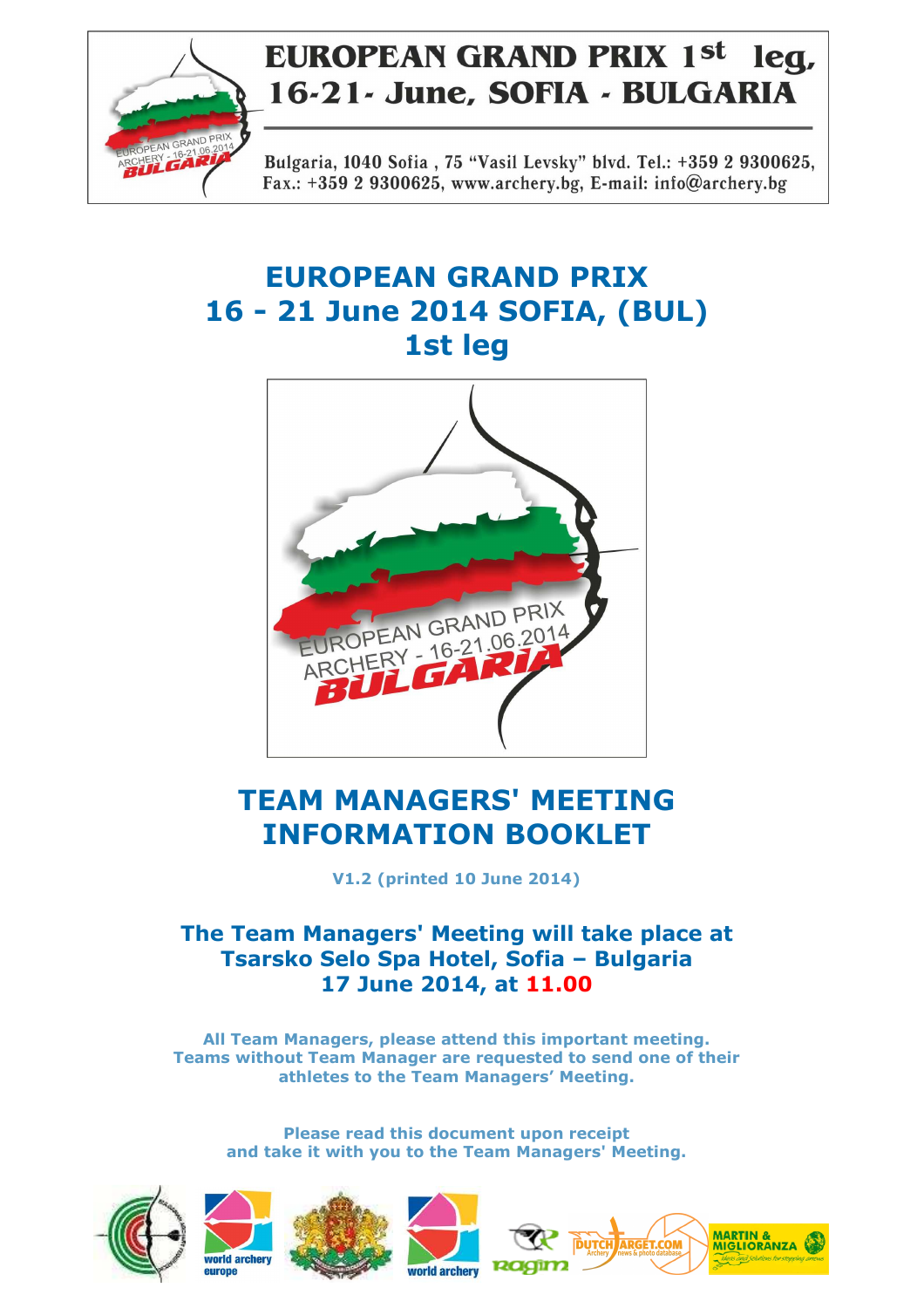

Bulgaria, 1040 Sofia, 75 "Vasil Levsky" blvd. Tel.: +359 2 9300625, Fax.: +359 2 9300625, www.archery.bg, E-mail: info@archery.bg

17 June, 2014

Dear Team Managers,

On behalf of the Bulgarian Archery Federation (BAF) and the Organising Committee, I would like to welcome you to the European Grand Prix – 1 st Leg 2014 in Sofia, Bulgaria.

The Organising Committee and the citizens of Sofia sincerely welcome you. We will do our best to host your teams with warm hospitality, by providing beautiful memories and sharing friendship between participants from all over the world during your stay in Sofia.

Please don't hesitate to ask whatever you need during your stay.

I would like to wish you good luck and success to your Teams.

Yours sincerely,

Pavlov Daniel President Bulgarian Archery Federation

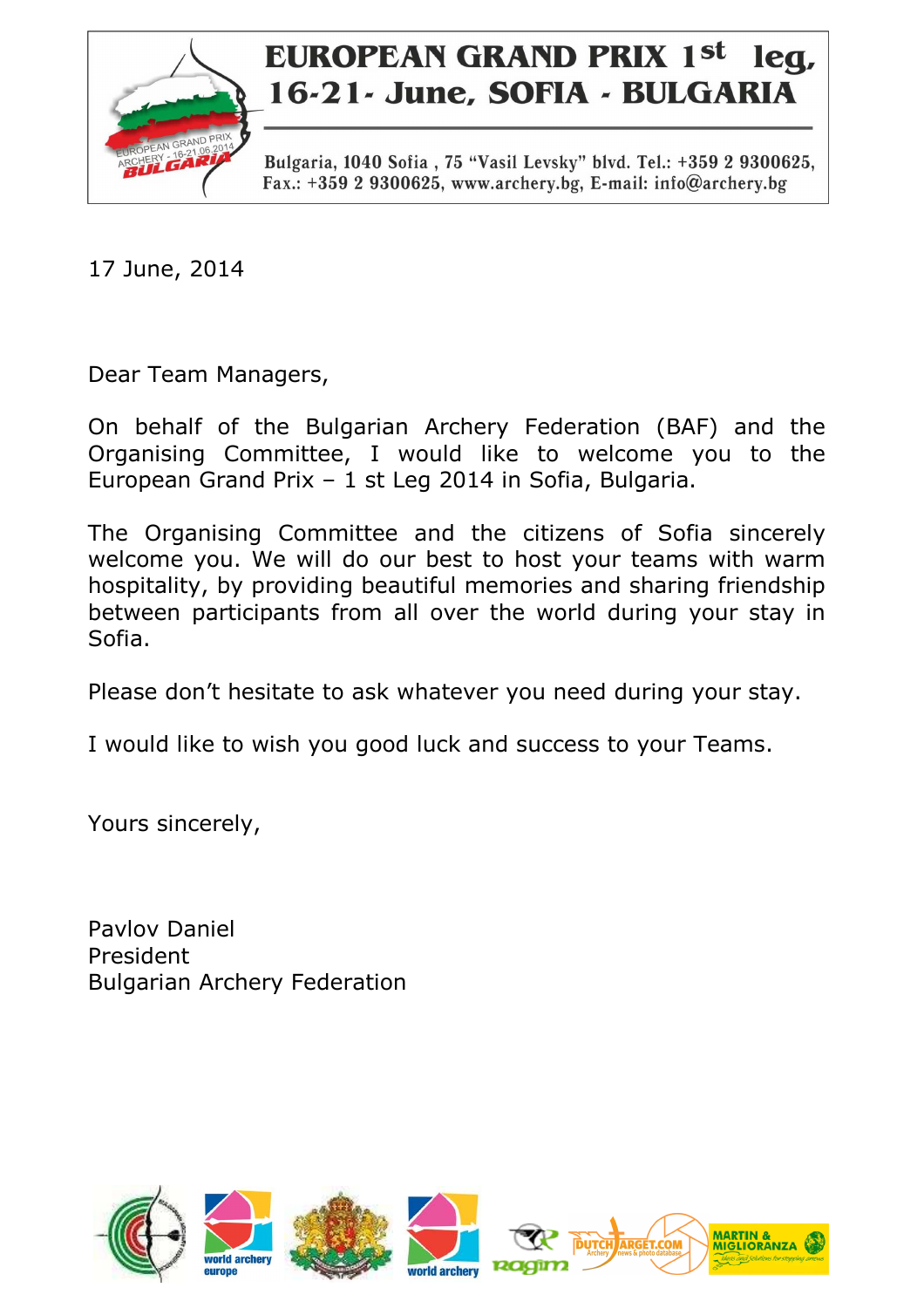

Bulgaria, 1040 Sofia, 75 "Vasil Levsky" blvd. Tel.: +359 2 9300625, Fax.: +359 2 9300625, www.archery.bg, E-mail: info@archery.bg

# **Agenda of the Team Managers meeting**

## **Introduction of Officials & Opening of the meeting** *(WAE TD)*

- Welcome by WAE Technical Delegate (TD), Mrs. Evelyn PAPADOPOULOU
- Introduction of the panel, WAE Technical Delegate (TD), Mrs. Evelyn PAPADOPOULOU
- Welcome speech by the President of the Organizing Committee, Mr. Daniel PAVLOV

# **1) Roll call of all attending nations** *(WAE TD)*

## **2) Introduction of Officials** *(WAE TD)*

- Organizing Committee (OC) members, by the President of the Organizing Committee, Mr. Daniel PAVLOV
- Tournament Judges Commission, by the Chairman of Judges Mr. Drasko MIHINJAC
- Director of Shooting, by the Chairman of Judges Mr. Drasko MIHINJAC
- Jury of Appeal, by WAE Technical Delegate (TD), Mrs. Evelyn PAPADOPOULOU

### **3) Technical Aspects of the competition** *(WAE TD + Chairman of Judges)*

- 3.1. Number of participants per class
- 3.2. Competition Program *(attached)*
- 3.3. Practice
- 3.4. Equipment Inspection
- 3.5. Qualification Round & information on scoring
- 3.6. Individual Elimination Round
	- 3.6.1. Recurve
	- 3.6.2. Compound
- 3.7. Team Elimination Round
	- 3.7.1. Recurve Team
	- 3.7.2. Recurve Mixed Team
	- 3.7.3. Compound Team
	- 3.7.4. Compound Mixed Team
- 3.8. Individual Finals Round & Team Finals Round
- 3.9. Appeal Procedure *(Form attached)*

### **4) Technical Matters** *(WAE TD)+ Chairman of Judges)*

- 4.1. Timing Control system
- 4.2. Results system
- 4.3. Rules that apply in this event.
	- 4.3.1. Maximum number of official in the FoP
	- 4.3.2. Teams definition







**MARTIN &<br>MIGLIORANZA** 

**DUTCH ARGET.COM**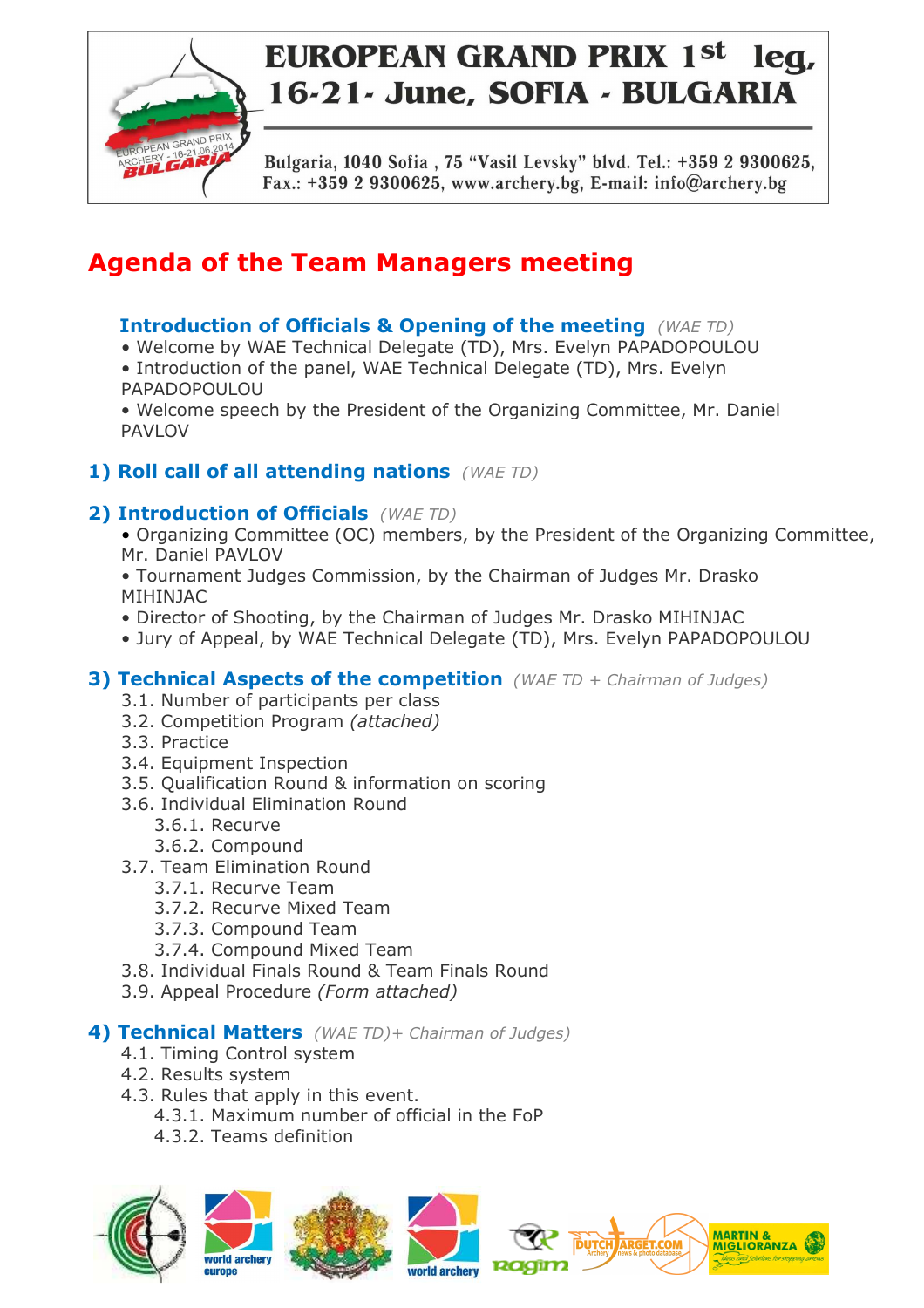

Bulgaria, 1040 Sofia, 75 "Vasil Levsky" blvd. Tel.: +359 2 9300625, Fax.: +359 2 9300625, www.archery.bg, E-mail: info@archery.bg

# **5) Logistics Aspects** *(OC)*

- 5.1. Transportation: Venue, Airport etc.
- 5.2. Meals: during practice, qualification, finals

# **6) Protocol and ceremonies** *(OC)*

- 6.1. Opening Ceremony
- 6.2. Award Ceremony
- 6.3. Closing Banquet

### **7) Medical related issues** *(Medical representative)*

- 7.1 Medical services
- 7.2 Emergencies

### **8) Doping Control** *(Medical representative)*

- 8.1. Doping control
- 8.2. Alcohol test
- **9) Dress Regulation** *(WAE TD)*
- **10) Other matters of importance** *(WAE TD)*

# **11) Questions from Team Managers**

**12) Closing** *(WAE TD)*

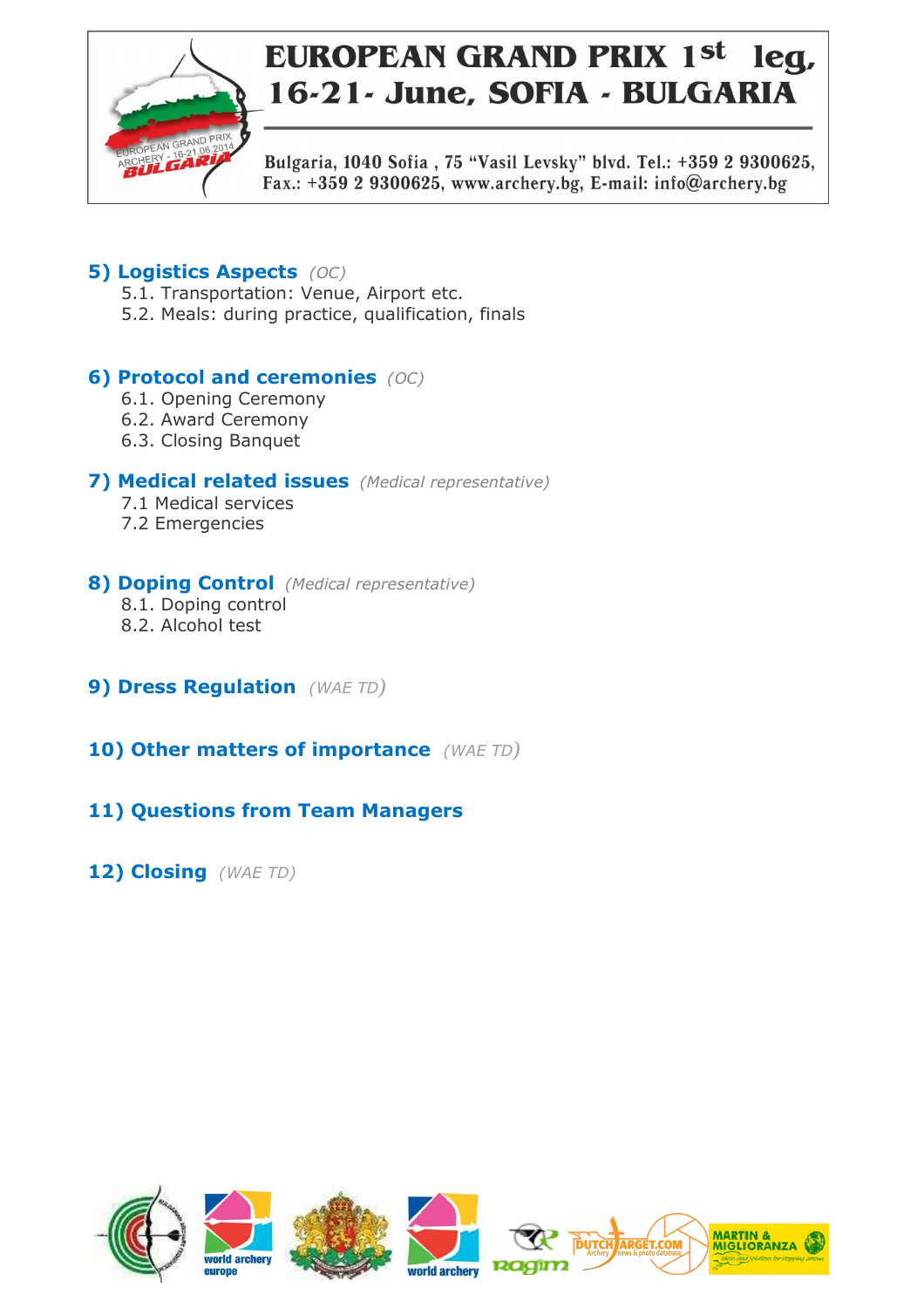

Bulgaria, 1040 Sofia, 75 "Vasil Levsky" blvd. Tel.: +359 2 9300625, Fax.: +359 2 9300625, www.archery.bg, E-mail: info@archery.bg

# **IMPORTANT TELEPHONE NUMBERS**

| <b>Competition Organization</b><br>Mr. Daniel Paylov            | +359 886697615                       |
|-----------------------------------------------------------------|--------------------------------------|
| <b>Accommodation Manager:</b><br>Mrs. Kalinka Ivanova           | +359 884640216                       |
| <b>Transportation Manager</b><br>Mrs. Milena Videnova           | +359 896700975                       |
| <b>Accounting &amp; Finances Manager</b><br>Mrs. Snejanka Koeva | +359 888336215                       |
| <b>Technical Requirements:</b><br>Mr. Ivan Bozhev               | +359 882907419                       |
| <b>Medical Care</b><br>Dr Mr. Stanimir Andonov                  | +359 884303496                       |
| <b>Doping</b><br>Dr. Popov                                      | +359 888835878                       |
| <b>Press Officer</b><br>Mrs. Antonia Petkova                    | +359 887282880, email: tonmon@abv.bq |
| <b>WAE Technical Delegate (TD)</b>                              |                                      |

Mrs Evelyn PAPADOPOULOU +30 6944 89 80 81

**Tournament WAE Judge Commission**  Mr. Drasko MIHINJAC (CRO) Chair Mr. Aurel Robu (ROU) - Member **Director of Shooting:**  Mr. Juan Maria CHARQUERO (ESP)

### **OFFICIALS**

**National Judges**  Mrs.Kalina Haneva, Chair Mr. Valentin Stefanov Mrs. Katya Ilieva, Mr. Velizar Velikov, Mr. Aleksandar Parpov Mrs. Zvezda Ruseva, Mrs. Desislava Badinova Mrs. Antoaneta Dimitrova, DoS Assistant

**Jury of Appeal:**  *To be communicated the day of the Team Managers meeting* 

**WAE Archery Results Verifier:** 

Mr. Ardingo Scarzella Mr. Konstantin Bozhev, Assistant









MARTIN &<br>MIGLIORANZA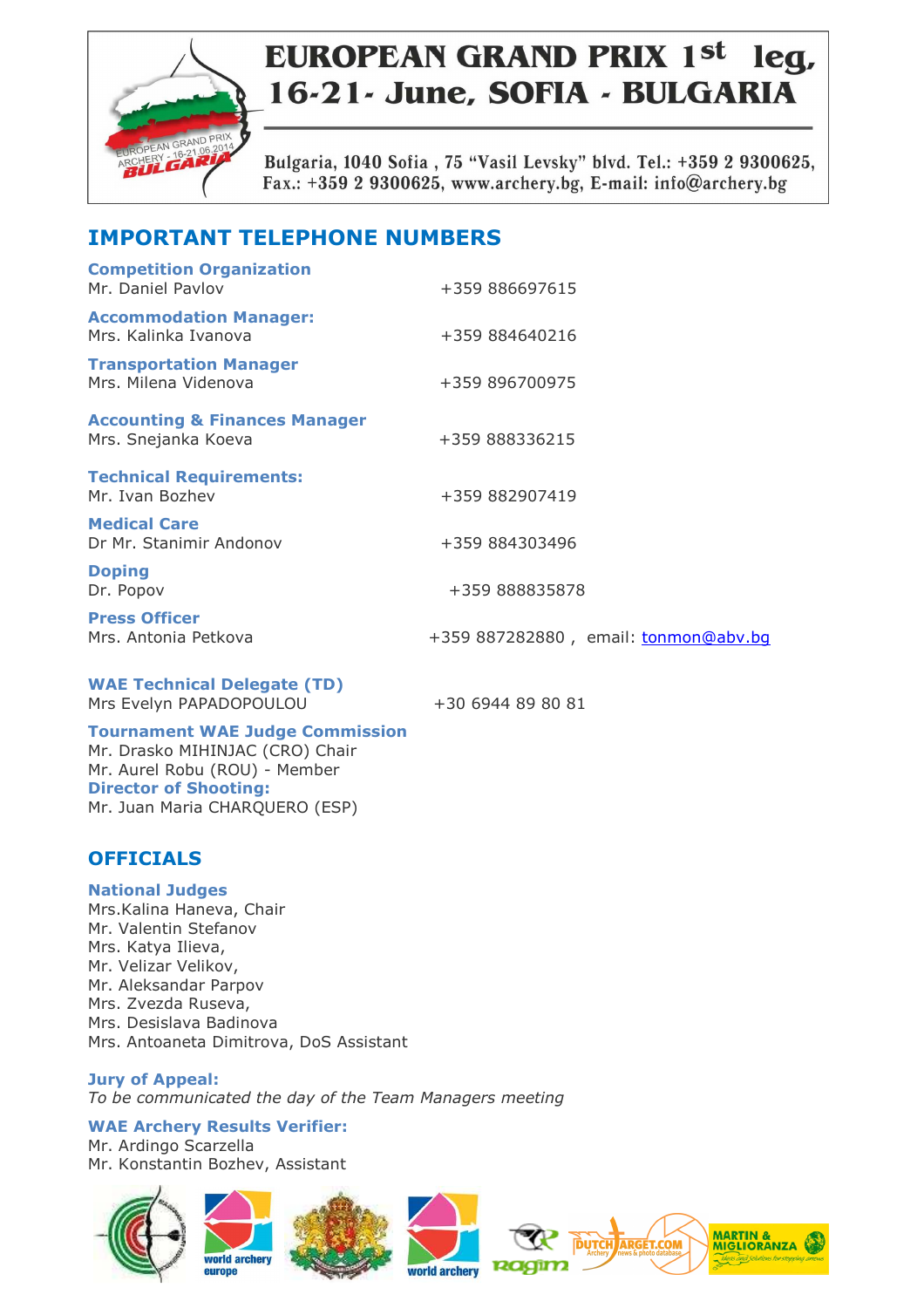

Bulgaria, 1040 Sofia, 75 "Vasil Levsky" blvd. Tel.: +359 2 9300625, Fax.: +359 2 9300625, www.archery.bg, E-mail: info@archery.bg

**3) Technical Aspects of the competition** (WAE TD + Chairman of Judges) **3.1. Number of Participants per class:** (Number of Nations: 28), Updated 11.06.2014

| Recurve Men    | Individual: $92(1/48)$ | Teams: $19(1/8)$ |
|----------------|------------------------|------------------|
| Recurve Women  | Individual: $52(1/24)$ | Teams: $7(1/4)$  |
| Compound Men   | Individual: $46(1/24)$ | Teams $8(1/4)$   |
| Compound Women | Individual: $15(1/8)$  | Teams: 0         |

MIXED Teams RECURVE : 15 (1/8) MIXED Teams COMPOUND: 11 (1/8)

#### **3.2. Competition Program** *(attached)*

The final detailed Competition Program is at the end of this document.

#### **3.3 Practice**

Official Practice: 3 hours in morning and 3 hours in afternoon. Shooting in **AB-CD** format.

- Recurve Men & Compound Women, 09:00 to 12:00
- Recurve Women & Compound Men, 14:00 to 17:00

Individual and Team Elimination Round Practice: 30 min before the competition in the assigned targets per session.

Non competing archers will be allowed to use the Practice field, which is 2 min. walking distance from the competition venue. There are 25 targets in the Practice Field.

### **3.4. Equipment Inspection**

Equipment inspection will be run following the program of the official practice. Each team will be called (in the English alphabetical order) and invited by the DoS to the dedicated place for the Equipment inspection in the competition field. All team members should wear their team uniform. Also all spare equipment must be brought to the equipment inspection.

Club archers must go for equipment inspection when their country name is called and invited by the DoS.

During the Equipment inspection we would appreciate if the Team Managers will check the right spelling of their athlete's name as well as the correct date of birth in the archers' list the Judges will be using for the inspection. If something is not correct on the Judges list, please inform the Judges during the equipment inspection and they will take care to inform our Result team.

The athlete numbers will be given before official practice and then the equipment will be checked by the Judges.

When receiving the athlete numbers, we would like each Team Manager to double check that each archer has the correct "athlete's number".

The athlete's number must be worn on the archer's quiver or the thigh facing the waiting line. During the equipment inspection, instructions on the use of the scoring PDA terminals will be carried out if requested. We are kindly asking all the archers and coaches to follow the OC volunteers and Judges' instructions in order to proceed with no delays.









**DUTCH ARGET.COM** 

MARTIN &<br>MIGLIORANZA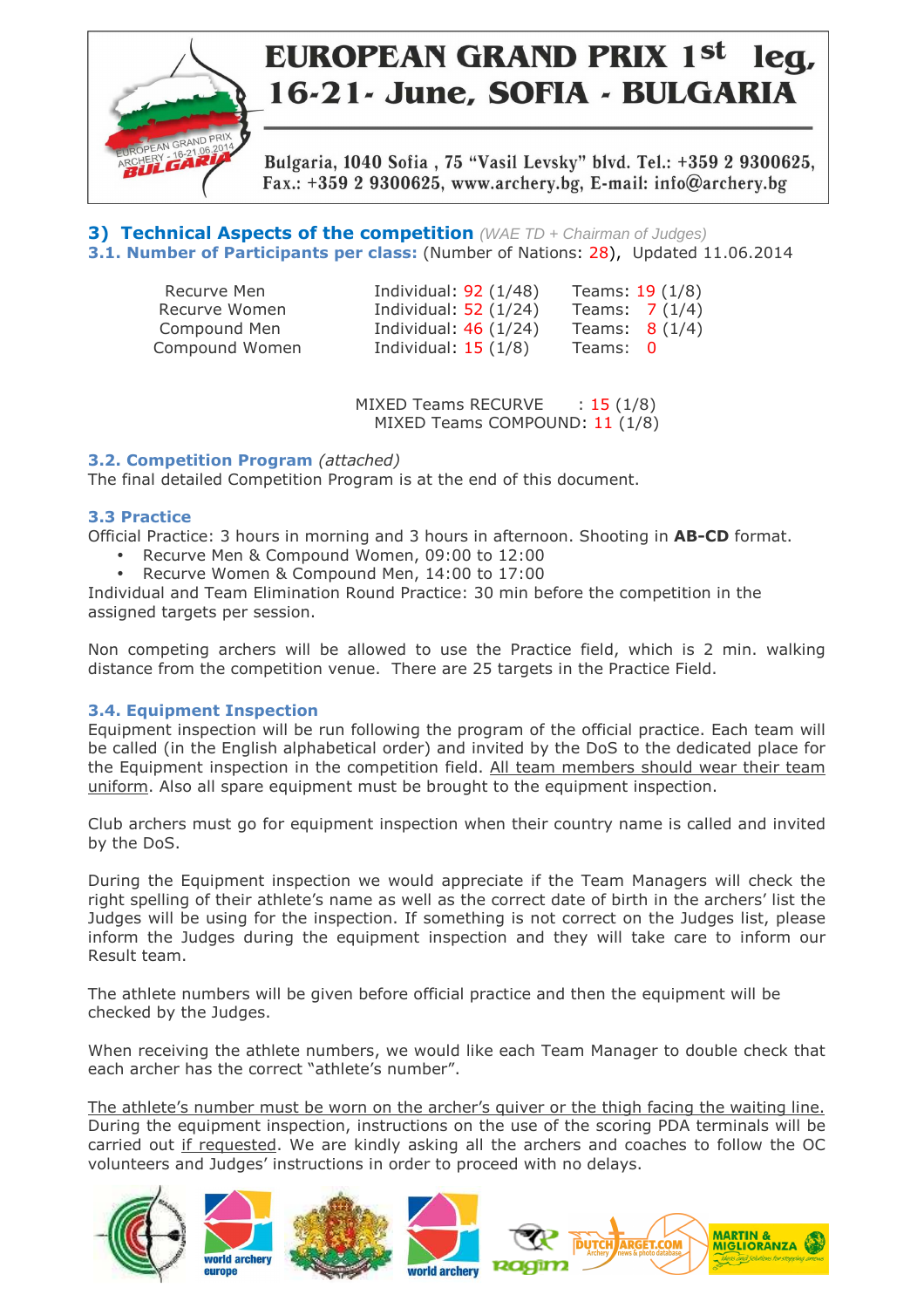

Bulgaria, 1040 Sofia, 75 "Vasil Levsky" blvd. Tel.: +359 2 9300625, Fax.: +359 2 9300625, www.archery.bg, E-mail: info@archery.bg

### **3.5. Qualification Round (Day 2: 18 June 2014). Information on scoring**

The target assignment will be handed out in the venue and posted at the hotels on the day of the official practice.

During the qualification rounds, no faces will be changed after the practice arrows.

Qualification Round (70m Round for Recurve / 50 m Round for Compound), shooting **4** archers per target in **AB-CD** format.

The athletes will be given an electronic score terminal (PDA) for each target.

The athletes should register themselves the data entries for their scores.

Assistance will be given in the FoP, if requested, by the WAE Result team on site.

There are special terminals for recurve and compound archers, so the scoring is done in accordance with the division the archer is shooting.

In addition, there is also paper score sheet per target, which must be filled in by the athletes themselves. All the athletes on the same target must verify that the correct scores are entered.

Please double check between terminals and scorecards, and please make sure that each archer of your team is aware that all the data requested in the scorecards must be filled in, and scorecards signed.

#### **Please instruct your athletes to correctly fill in the scorecards including total score, 10's and X's and sign the cards before handing them back after each round.**

In case of tied score on positions 8 and 104 individual and 16 for teams and mixed teams, a shoot off will be arranged at the last distance shot.

- Individuals: 1 arrow closest to the centre.
- Teams: 1 arrow each archer, all shooting at the same time (40 seconds). 3 target faces will be used per team (1 arrow per target face) and each archer will decide which target face to use.
- Mixed teams: 1 arrow each archer, all shooting at the same time (40 seconds). 1 or 2 target faces will be used per team (1 arrow per target face for compound) and each archer will decide which target face to use.

### **3.6. Individual Elimination Round**

During the Elimination rounds no faces will be changed after the warm up arrows. So please instruct the archers to mark the arrow holes during warm up. Matches will start as soon as the field is ready.

We will keep to the starting time at the beginning of each morning and afternoon session and then the competition will run as it goes. Therefore some matches could start sooner than the time indicated in the schedule. Please be aware of this and be prepared for it.

Byes are possible. In case of a bye, archers will be allowed to shoot in their own target, but no score will be recorded or allowed to be displayed.

No alternate shooting format during Individual eliminations and Team & Mixed Team Finals. Only for the Individual Medal Matches alternate shooting will apply.









**MARTIN &** 

MIGLIORANZA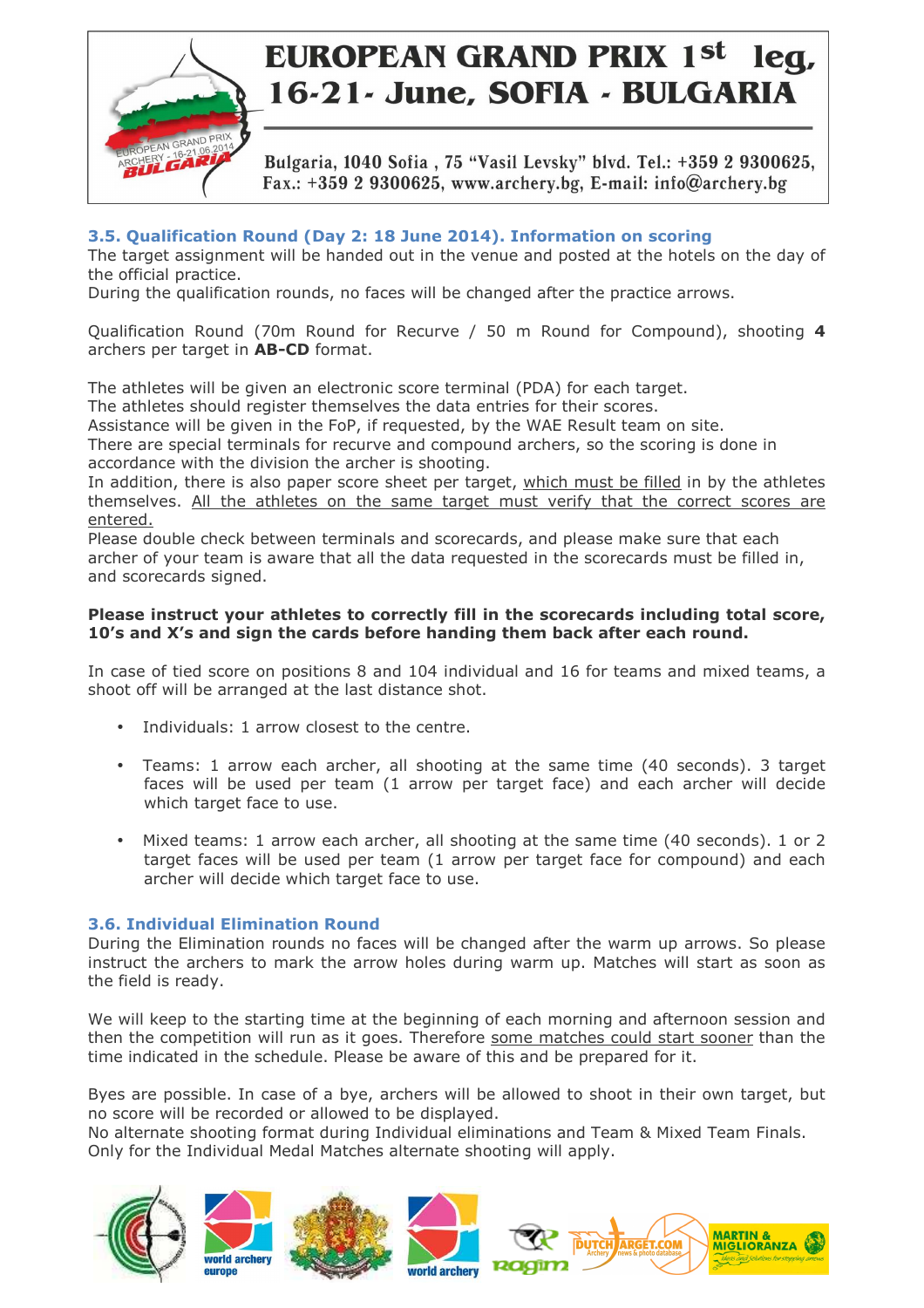

Bulgaria, 1040 Sofia, 75 "Vasil Levsky" blvd. Tel.: +359 2 9300625, Fax.: +359 2 9300625, www.archery.bg, E-mail: info@archery.bg

#### **3.6.1 Recurve**

The Set System will be used for the Elimination in Recurve up to and including the semifinals, per class and division. All matches will consist of maximum 5 sets of 3 arrows per set.

#### **3.6.2 Compound**

The Compound Match Round will be used for the Elimination in Compound up to and including the semi-finals, per class and division. All matches will consist of 5 ends of 3 arrows, cumulative scoring.

Shoot off in individual elimination (Rec & Comp) is just one arrow closest to the centre (40 sec of time)

### **3.7. Team and Mixed Teams Elimination Round**

The Team Elimination Round will start with the 1/8 for RM, RX, CX and with the 1/4 for RW, CM up to and including the semi-final matches, per class and division. There are no Teams in CW. There will not be alternate shooting. Byes are allowed. In case of a bye, Teams will be allowed to shoot on their own target, but no score will be recorded or allowed to be displayed.

#### **3.7.1. Recurve Team**

- 4 sets of 6 arrows, 2 arrows per archer (70 m, set system)
- **3.7.2. Recurve Mixed Team**
	- 4 sets of 4 arrows, 2 arrows per archer (70 m, set system)
- **3.7.3. Compound Team**
	- 4 ends of 6 arrows, 2 arrows per archer (50 m, cumulative scoring)
- **3.7.4. Compound Mixed Team**
	- 4 ends of 4 arrows, 2 arrows per archer (50 m, cumulative scoring)
	- Shoot-off in Team elimination is just one arrow each archer, 1 min per team (40 sec for Mixed Teams). Tie will be resolved by score, and if still tied, closest to the centre. Just ONE target face will be used for the shoot-offs.

### **3.8. Individual Finals Round & Team Finals Round**

#### **Individual Finals**

 Bronze and Gold Medal Matches will be shot at in a 2 targets FoP in alternate shooting. • **Recurve**

MARTIN &<br>MIGLIORANZA

**DUTCH ARGET.COM** 

- 5 sets of 3 arrows
- **Compound**  5 ends of 3 arrows

### **Team Finals**

 No alternating shooting will be used for Team events. Bronze and Gold Medal Matches will be shot simultaneously Byes will be allowed to shoot in the competition targets.

- **Recurve**
- 4 sets of 6 arrows • **Compound Team** 
	- 4 ends of 6 arrows

The Individual Medal Matches will have live TV coverage.





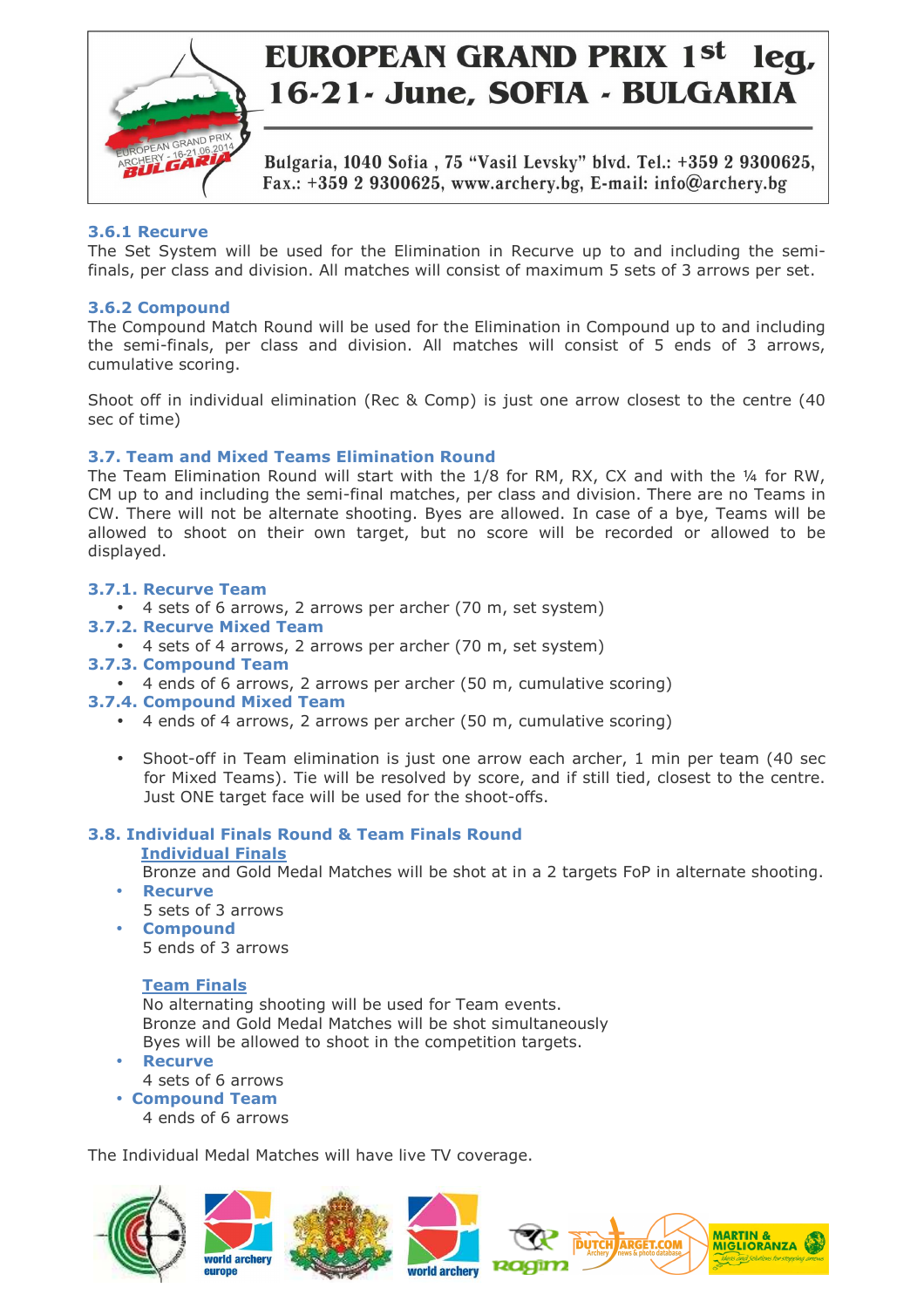

Bulgaria, 1040 Sofia, 75 "Vasil Levsky" blvd. Tel.: +359 2 9300625, Fax.: +359 2 9300625, www.archery.bg, E-mail: info@archery.bg

IMPORTANT NOTE: We will be honored to receive the visit of important VIPs. Therefore we would like to ask for collaboration from our teams during the Finals. It is important to attend the Finals and show a FULL venue look, as well as constantly provide a good and professional image of our sport.

#### **3.9. Appeal Procedure** *(Form attached)*

An Appeal form is attached to this document.

In case of Intent to Appeal or an actual Appeal, the times indicated on the Appeal form must be considered.

The Appeal form should be given to the Chairman of the Tournament Judge Commission or to his Deputy. A fee of (EUR 50.-) must be paid to the Chairman of the Tournament Judge Commission, for the Appeal to be valid.

If the Appeal is upheld by the Jury of Appeal, the fee will be returned. In the case of the Appeal being rejected, the fee will not be returned.

### **4) Technical Matters** *(WAE TD + Chairman of Judges)*

### **4.1. Timing Control system**

The Danage Timing equipment will be used for Timing.

#### **4.2. Results system**

IANSEO is the provider of the Results. The scoring in the Qualification Round will be done by the archers. One archer will write down the score on the paper score sheet and another archer will score on a terminal. The third and fourth archer verifies that the correct scores are entered.

PDA terminals are used during the Qualification and Elimination Rounds, but not in the Finals. The person responsible for the results is Mr. Matteo Pisani (Result Manager).

### **4.3. Rules that apply in this event**

WA Rules apply. Rules for outdoor and WA Committee official interpretations.

WAE Grand Prix Rules - Club Archers, also apply.

CLUB ARCHERS

- **1.** Club archers cannot have coaches or guest accredited to access the FoP. If guest or coaches will accompany a Club Archer he will be treated as a spectator.
- **2.** DRESS REGULATIONS: Club Archers must respect FITA rules (Book 1, point 3.22) in terms of uniform for the FITA events. Club Archers cannot use any National Team uniform (neither of his country nor any other).
- **3.** Club Archer must be present in the Official Practice day when he will pick up his/her accreditation, confirm name and data given and pass the equipment inspection. The Club Archer is not allowed to miss the official practice and arrive directly to the qualification day. Travel plan should be arranged according to the schedule.
- **4.** Club archers could be Junior or Senior Categories. Cadet's archers are not allowed to participate in the event as Club Archer.

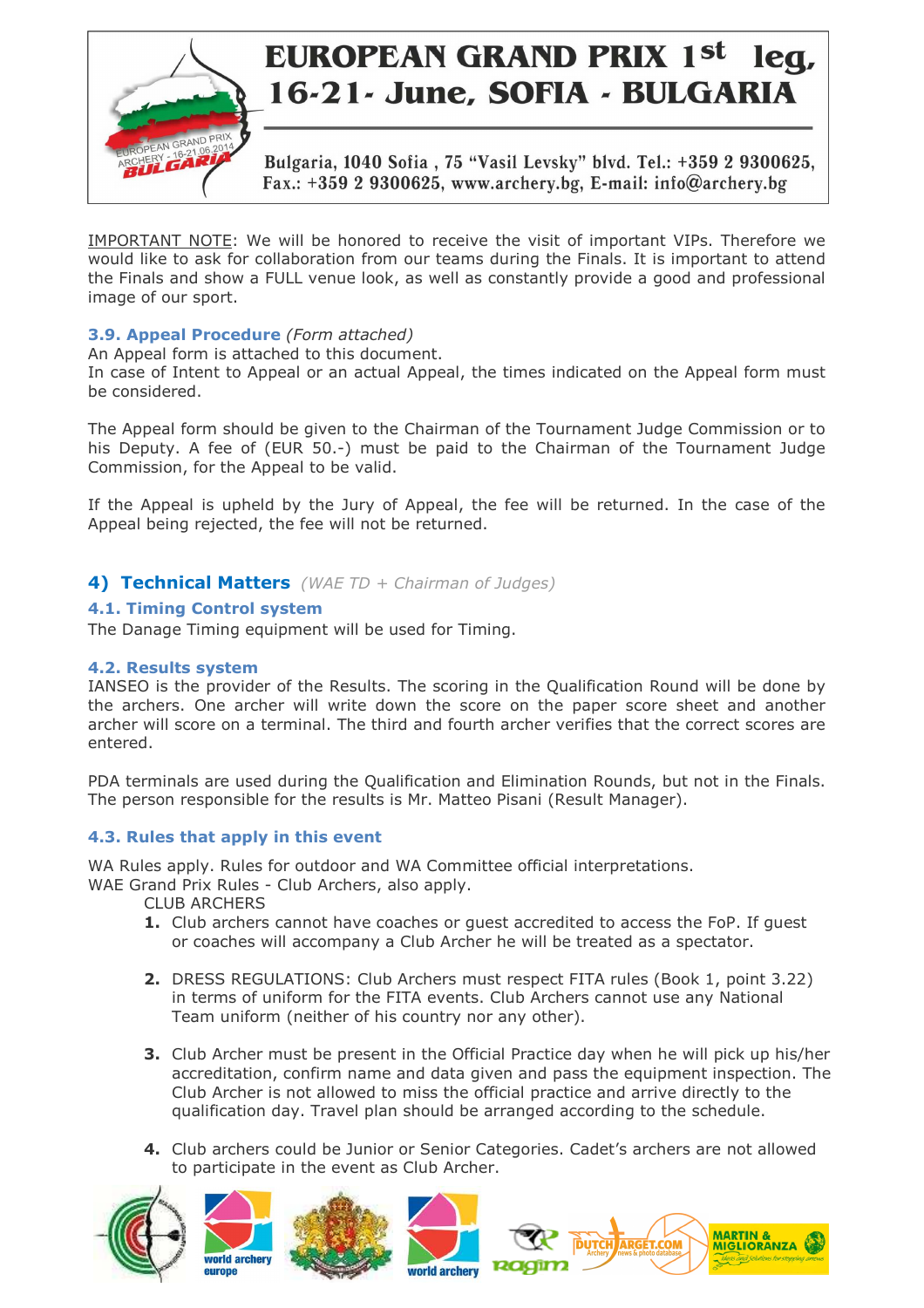

Bulgaria, 1040 Sofia, 75 "Vasil Levsky" blvd. Tel.: +359 2 9300625, Fax.: +359 2 9300625, www.archery.bg, E-mail: info@archery.bg

### **4.3.1. Maximum number of officials in the FoP**

We would like to remind our participants that there is a maximum number of officials allowed in the FoP during competition. We would like to ask the teams to respect this number and help the Organizers and the event by respecting it.

Qualification round = max 4 officials per team (and 1 per archer maximum) Elimination round and finals  $= 1$  official per archer competing at the moment.

Archers and officials not competing should move to the spectators' areas and not take the space of officials and archers competing in the FoP under the umbrellas. Thank you for your collaboration on this matter.

### **4.3.2. Teams definition** (Team and Mixed Team members form)

We would like to remind our participants that there is a rule for the team's selection.

*Book 2, 4.5.1.4 (for Recurve and Compound) A team shall consist of the highest ranked 3 (or 2 if a Mixed Team) athletes from the Qualification Round unless the team Manager notifies the Director of Shooting or the Chairman of Judges in writing at least 1 hour before the start of that round of competition of a substitution of another athlete which competed in the Qualification Round. In case of substitution medals will only be awarded to the archers that shot the Team round, not the qualification round.* 

### **5) Logistical Aspects** *(OC)*

### **5.1. Transportation:**

Please check the schedule on the hotel boards and at the competition field for daily transport between the hotels and the competition area and return. All teams will be informed daily about bus schedule.

All teams are requested to inform the LOC (local Organizing Committee) on their departure details (return flight confirmation, number of person, etc..). Please contact the LOC and provide this information as soon as possible.

### **5.2. Meals: during practice, qualification, finals**

Meals will be served at the hotels according to the schedule hereafter:

### **Breakfast: 07:00 to 10:00 h , Lunch: 12:00 to 15:00 h , Dinner: 19:00 to 22:00 h**

Drinking water will be available on the competition field free of charge.

All other costs made at the archery venue or in the hotel (snacks, drinks, small meals) are not included in the entry fee and hotel payment and **must be paid on consumptions**.

### **6) Protocol and ceremonies** *(OC)*

**6.1. Opening Ceremony**  Date : 17 June 2014 Time : 18:00 -19:15 Venue : Main Field Dress Code: Official uniform Transportation will be available from the official Hotels.

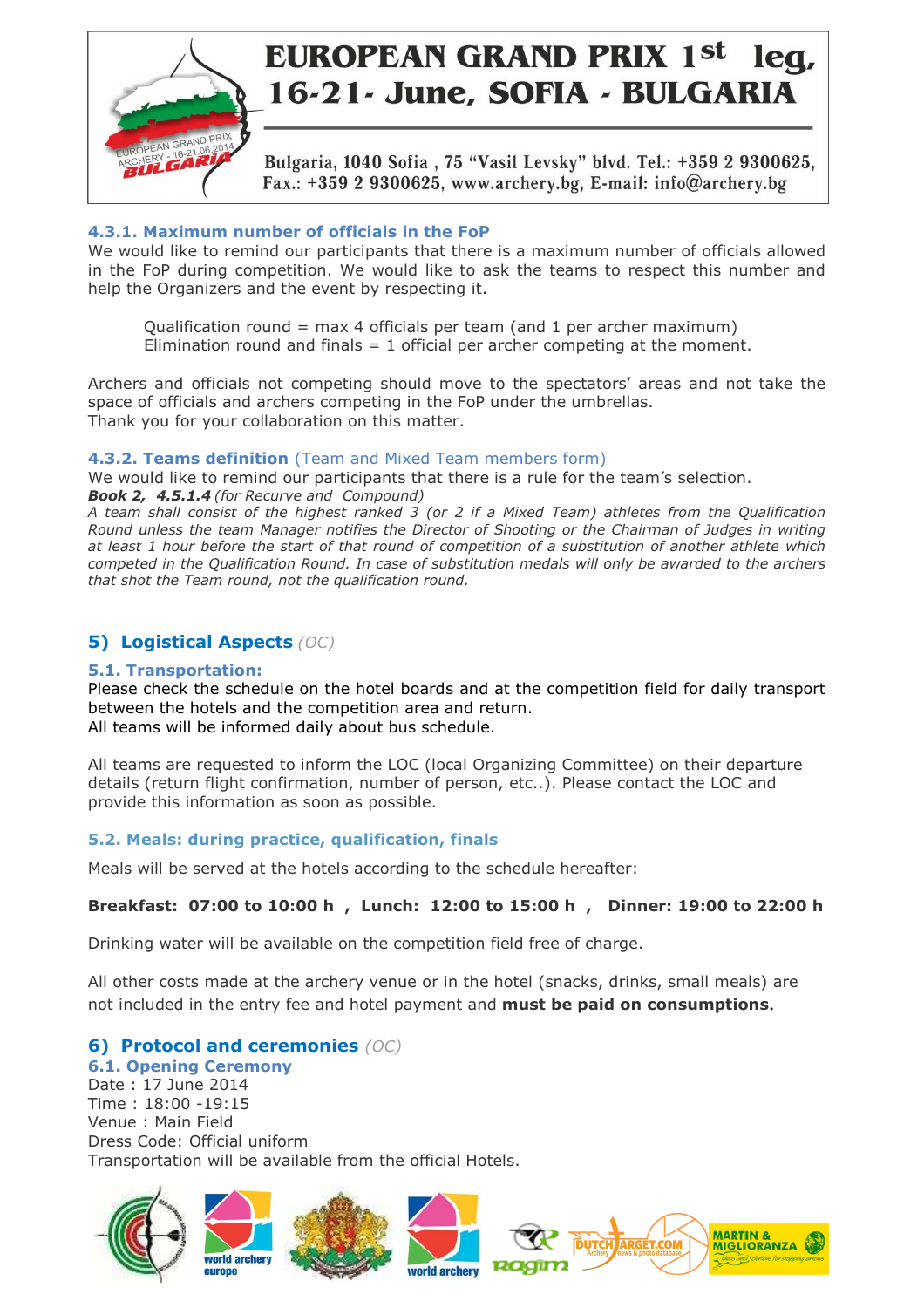

Bulgaria, 1040 Sofia, 75 "Vasil Levsky" blvd. Tel.: +359 2 9300625, Fax.: +359 2 9300625, www.archery.bg, E-mail: info@archery.bg

### **6.2. Award Ceremony**

Date : 21 June 2014 Time : 12:00 Venue : Main Field

The Award Ceremony will take place immediately after the end of the last match of Day 5. All archers involved in the ceremonies are requested to go to the gathering point ASAP in order to proceed quickly and smoothly with the Award Ceremony.

The 3 first winners will receive Medal and the fourth winners will receive Diploma. The individual winners will receive prize money from WAE.

### **6.3. Closing Party**

Date : 21 June 2014 Time : 20:00 Venue : Hotel Tzarsko selo Transportation will be available from the official Hotels.

### **Mixed Zone and Press Conferences**:

Please make all your archers and officials aware that press conferences and interviews will take place in the Mixed Zone and archers will be requested to pass through this mixed zone and attend to the media present there.

### **7) Medical Related issues** *(Medical representative)*

### **7.1. Medical Services**

Ambulance and First Aid Services will be available in the archery venue.

### **7.2. Emergencies**

For emergency cases, there is private Medical Centre 50 m from the Hotel Tsarsko selo Reception: **EUROVITA SPORTS & DENTAL CLINIC** 

### **www.eurovita.bg**

Address: Complex Tsarsko selo, 1415 Sofia, Bulgaria, 72 Okolovrasten pat Phone: +359 2 444 44 24 E-mail: info@eurovita.bg

In case of emergency during your stay in the hotel, please inform the reception and proper arrangements will be made.

### **8) Doping Control**

### **8.1 Doping control**

Doping control will follow World Archery rules.

Your athletes should bring their passports or Accreditation Cards to the doping control station when they will be chosen for a test.

**ANTI-DOPING CENTER** is a national authority to the Minister of Youth and Sports. www.anti-doping.government.bg









**MARTIN &** 

MIGLIORANZA